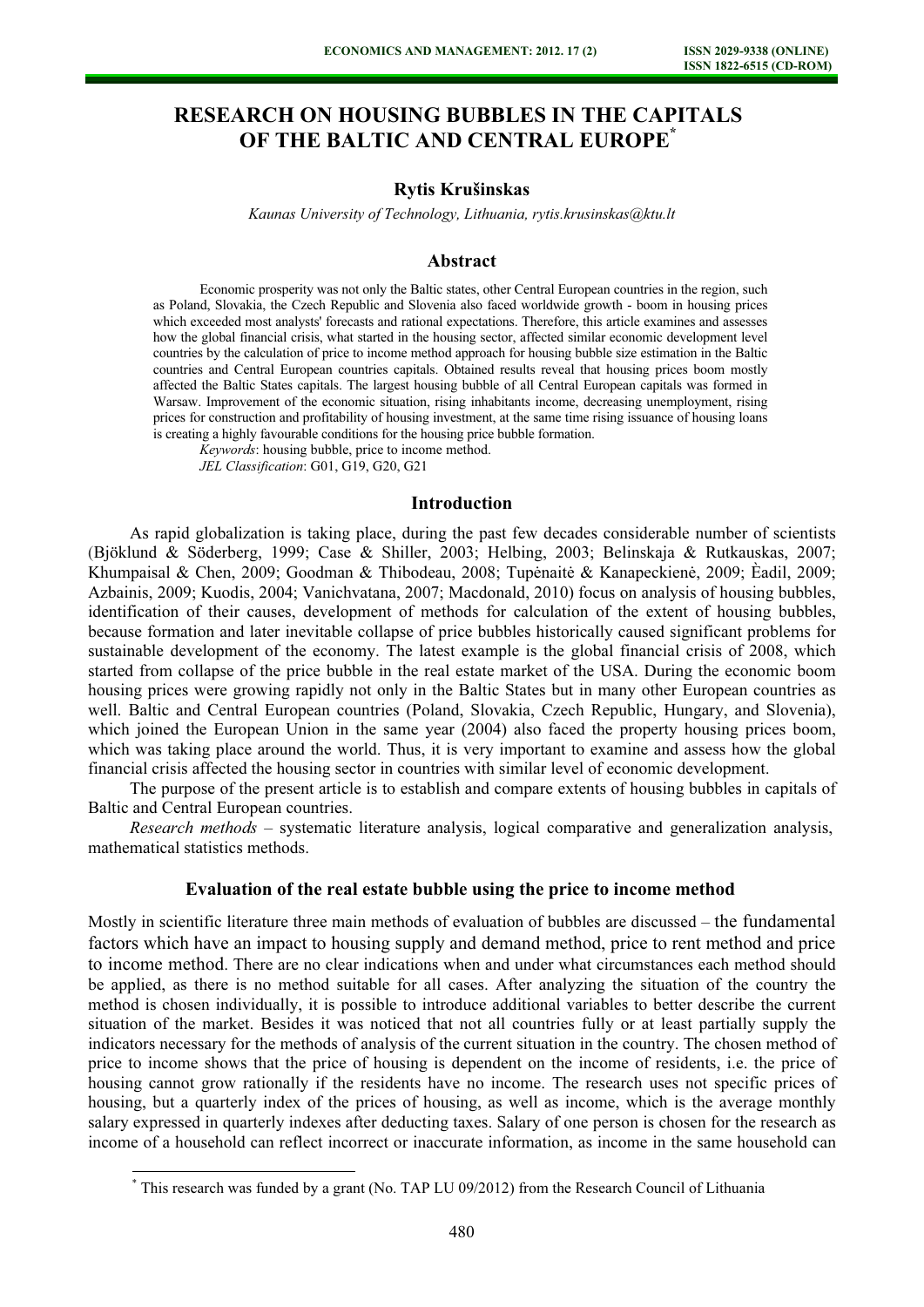be calculated for a market player, who is not a housing market player, e.g.: an unemployed person who has no plans of employment and no intentions of buying housing in the nearest future. The research does not evaluate the inflation of the analyzed countries as it affects both the prices of housing and the income. The statistical indicators of each country necessary for the applied method were collected from the statistical and real estate agency data bases of the individual countries.

Indexes are calculated using the formulas of the price to income method. The salary and housing price index is calculated using the following formulas (Abzainis, 2009):

$$
V_t^{index} = \frac{V_t \cdot V_{t-1}^{index}}{V_{t-1}}
$$
 (1)  
here -  $V_{t-1}^{index}$  - average housing price index for *t-1* period,  $V_{2000:1}^{index} = 100$ ,  $V_t$  - average housing price for

there  $-t_{t-1}^{index}$  - average housing price index for t-1 period.<br>t period,  $V_{t-1}$  - average housing price for t-1 period.

The index of average salary after deducting taxes is calculated in the following way:

$$
INCtindex = \frac{INCt \cdot INCt-1index}{INCt-1}
$$
 (2)  
here  $\frac{INCt-1index}{INCt-1} - index of average monthly salary after deducting taxes for t-1 period,$ 

 $INC_{2000:1}^{index} = 100$ ,  $V_t$  - average monthly salary after deducting taxes for t period,  $V_{t-1}$  - average monthly salary after deducting taxes for *t*-1 period.

The indexes of housing price and monthly salary after deducting taxes is expressed as:

$$
PI_t^{index} = \frac{V_t^{index}}{INC_t^{index}} \tag{3}
$$

### Evaluation of the housing bubble of the capitals of the Baltic States

The last decade saw the constant rise of real estate prices in three Baltic States, Lithuania, Latvia and Estonia, the prices started dropping during the global financial crisis and after reaching the price peak. When prices are constantly rising not in proportion to income of residents, the real estate market faces a situation called real estate price bubble in economic literature. The phenomenon when the prices reach their peak and start dropping suddenly is called bursting of the housing bubble in economic literature.

The research analyzes the economic indicators for the capitals of the Baltic States from 1<sup>st</sup> quarter of 2000 to 2<sup>nd</sup> quarter of 2010. Applying the chosen method the size of the housing bubble was calculated for the analyzed period in the capitals of the selected countries.

During the theoretical research it was noticed that the majority of scientists calculate the data of statistical indexes before starting the empirical studies: the average, the standard deviation, the maximum and minimum values. The calculated statistical indicators of the average, the standard deviation, and the maximum and minimum values (see Table 1) confirm that the growth of the price of housing was not in proportion to the growth of salary. As these indexes differ greatly the beginnings of a housing bubble can be already discerned.

| <b>Indeksas</b>                       | <b>Minimum value</b> | <b>Maximum value</b> | Average | <b>Standard deviation</b> |  |  |  |  |  |
|---------------------------------------|----------------------|----------------------|---------|---------------------------|--|--|--|--|--|
| Vilnius, 2000:I Q - 2010: II Q        |                      |                      |         |                           |  |  |  |  |  |
| Index of salary after deducting taxes | 100.00               | 243.31               | 153.79  | 51.30                     |  |  |  |  |  |
| Housing price index                   | 86.60                | 379.90               | 198.46  | 100.03                    |  |  |  |  |  |
| Riga, 2000:IQ - 2010: IIQ             |                      |                      |         |                           |  |  |  |  |  |
| Index of salary after deducting taxes | 100.00               | 404.59               | 215.16  | 96.34                     |  |  |  |  |  |
| Housing price index                   | 89.87                | 402.53               | 187.62  | 102.22                    |  |  |  |  |  |
| Tallinn, 2000:IQ - 2010: IIQ          |                      |                      |         |                           |  |  |  |  |  |
| Index of salary after deducting taxes | 91.41                | 340.74               | 192.42  | 73.18                     |  |  |  |  |  |
| Housing price index                   | 98.08                | 561.54               | 315.73  | 143.32                    |  |  |  |  |  |

Table 1. Statistical data of indexes of salary and the price of housing for Vilnius, Riga and Tallinn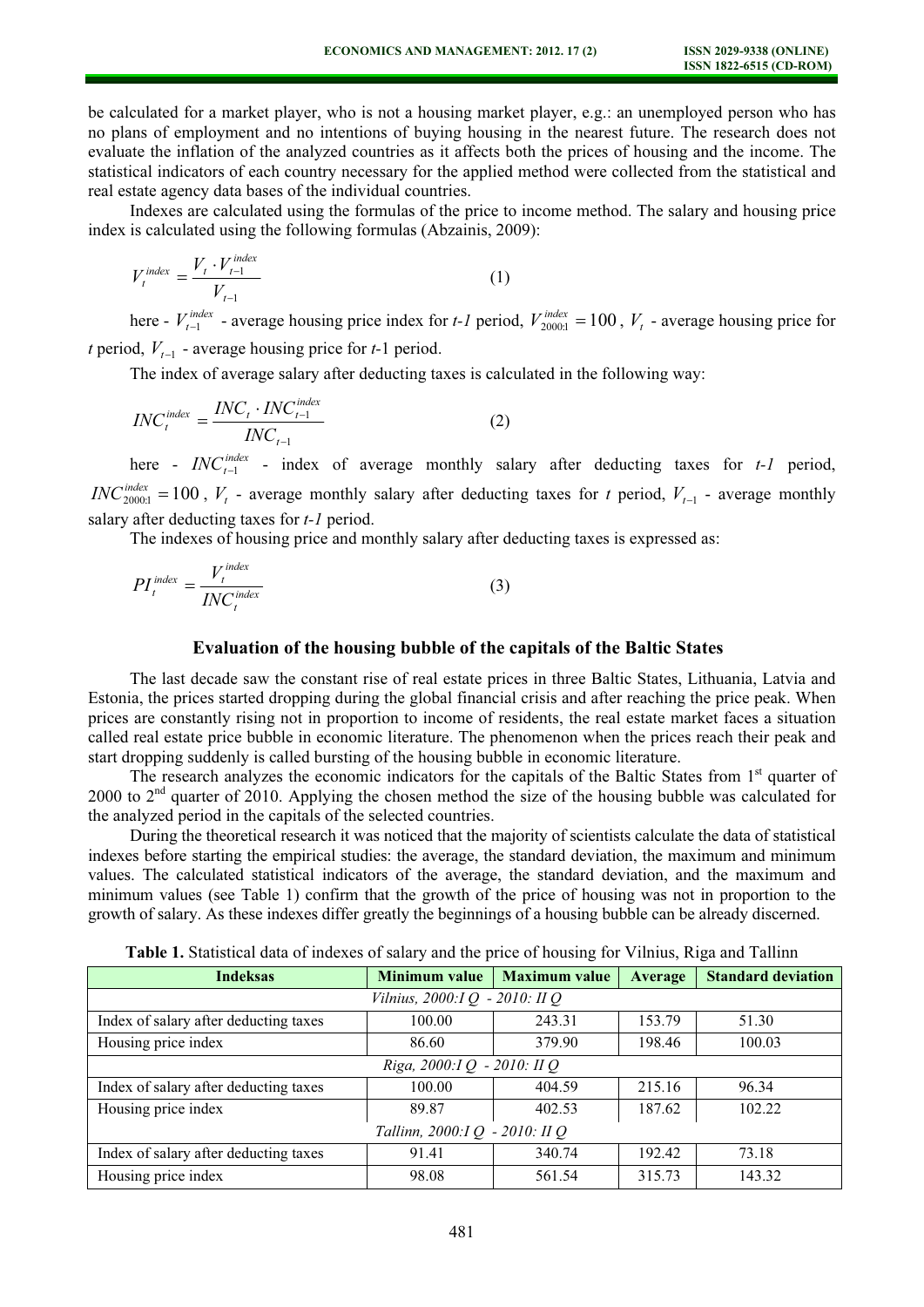Table 1 shows that the statistical data for all three analyzed capitals are different. But both the standard deviation (143.32 %) and the range of change of the index of the price of housing (from 98.08 % to 561.54 %) are greatest for Tallinn in comparison to the data for Vilnius and Riga. The change of salary in Tallinn during the analyzed period was not great (from 91.41 % to 340.74 %).

We could conclude that the housing bubble is biggest in Tallinn as compared to the other two capitals. The statistical data on the prices of housing and salary for Riga are very similar, only the standard deviation for the price of housing is slightly bigger than the standard deviation of salary, therefore according to the available statistical information we can conclude that a rather small bubble of housing prices had formed in Riga or conversely the housing bubble was big, but after reaching the peak of the housing price index the housing prices had to plummet. The statistical data of the index of the price of housing for Vilnius are almost all higher than the data of the index of salary. It is obvious that the growth of the prices of housing (from 86.6 % to 379.9 %) was not in proportion to the growth of salary (from 100 % to 243.31 %). As these indexes differ greatly the beginnings of a housing bubble can already be discerned. However these statistical data for the capitals reflect only very abstract information, as the specific quarterly data is not taken into account, the change of individual indicators is not analyzed. In order to calculate the size of the housing bubble the research needs to compare the indexes of the price of housing and salary in the capitals, calculate the correlation of these two indicators for the analyzed period. The obtained results and summarized notes are presented in Table 2.

| Capital | Size of the<br>bubble, % | <b>Summary</b>                                                                                                                                                                                                                                                                                                                                                                                                                                                        |
|---------|--------------------------|-----------------------------------------------------------------------------------------------------------------------------------------------------------------------------------------------------------------------------------------------------------------------------------------------------------------------------------------------------------------------------------------------------------------------------------------------------------------------|
| Vilnius | 47.11                    | The highest value of the housing bubble in Vilnius was recorded in the middle of<br>2006. The biggest difference between the prices of housing and salary had formed<br>then. Though later the prices of housing continued to grow slightly, the growth of<br>salary was somewhat bigger. After the bubble burst the prices of housing reached the<br>level of prices of the end of 2005 in the $2nd$ quarter of 2010.                                                |
| Riga    | 44.30                    | The housing price bubble was smallest in Riga out of all capitals of the Baltic States.<br>The biggest housing bubble in this city had formed in the $3rd$ quarter of 2006. The<br>consequences of the bursting of the housing price bubble in Riga were the most<br>significant. In the $3rd$ quarter of 2009 the housing prices dropped almost to the initial<br>value of the analyzed period $(1st$ quarter of 2000). While the salary decreased very<br>slightly. |
| Tallinn | 52.28                    | The biggest housing bubble of all of the capitals of the Baltic States had formed in<br>Tallinn during the analyzed period between the $1st$ quarter of 2000 and the $2nd$<br>quarter of 2010. It formed in the $3rd$ quarter of 2006. Until this quarter the housing<br>prices had grown several time more than the salary. When the bubble burst in the<br>middle of 2010 the prices reached the prices of the beginning of 2005.                                   |

Table 2. Summary of housing bubbles in the capitals of the Baltic States

#### Evaluation of the housing bubble of the capitals of Central European countries

Central European countries, such as Slovakia, the Czech Republic, Poland and Slovenia, joined the European Union the same year as the Baltic States (Lithuania, Latvia, and Estonia) analyzed above. All these countries joined the European Union on 1 May 2004. Continuing the research applying the price to income method it is relevant to analyze the size of the housing bubble had formed in the capitals of the Central European countries. These countries are similar to the Baltic States both in terms of GDP per capita and other economic indicators. However after joining the European Union the economy of some countries grew and remained rather stable during the global economic crisis, the economy of other countries shrank significantly. After joining the European Union some countries (Slovakia  $-1$  January 2009, Slovenia  $-1$ ) January 2007) introduced the common currency of the European Union – the euro. And that means that after becoming members of the European Union these countries became economically stronger and met the requirements set by the European Union to introduce the euro. Euro has been introduced only in Estonia (from the beginning of 2011) out of the Baltic States analyzed above.

The research covers economic indicators of the capitals of the Central European countries analyzed in the research from the  $1<sup>st</sup>$  quarter of 2003 to the  $2<sup>nd</sup>$  quarter of 2010, as not all the statistical data bases of the analyzed countries provide the data from 2000 (Poland, the Czech Republic do not provide the housing price indicators from 2000). The research uses the indexes of housing prices and salary, there will be no significant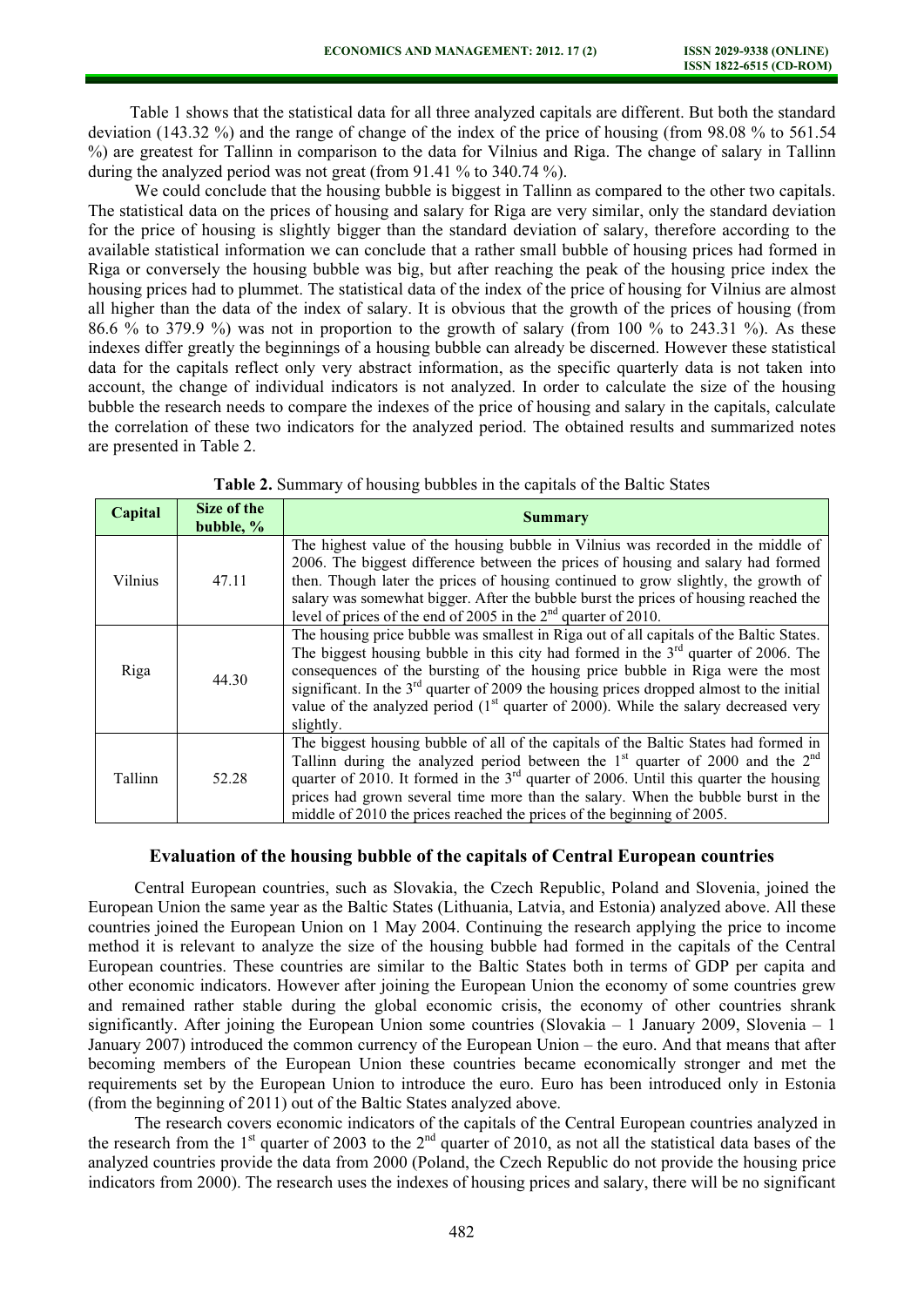difference if the selected period will be from 2003, as it is known that the housing bubble in the majority of the European countries started forming in the beginning of 2004. Applying the chosen price to income method the size of the housing bubble that had formed in Bratislava, the capital of Slovakia, Prague, the capital of the Czech Republic, Warsaw, the capital of Poland, and Ljubljana, the capital of Slovenia, was calculated. Another Central European country – Hungary – does not provide the necessary data neither in the statistical data bases of the country nor in other statistical information websites, therefore it will not be analyzed in greater detail.

As in the case of the capitals of the Baltic States the statistical indicators of the capitals of the Central European countries are calculated. Table 3 presents the statistical data of indexes (the average, the standard deviation, the maximum and minimum values) for Ljubljana, Prague, Bratislava, and Warsaw.

| <b>Index</b>                          | <b>Minimum</b><br>value | <b>Maximum</b><br>value | Average | <b>Standard</b><br>deviation |  |  |  |  |  |
|---------------------------------------|-------------------------|-------------------------|---------|------------------------------|--|--|--|--|--|
| Ljubljana, 2003: I Q - 2010: I Q      |                         |                         |         |                              |  |  |  |  |  |
| Index of salary after deducting taxes | 100.00                  | 149.64                  | 124.50  | 16.06                        |  |  |  |  |  |
| Housing price index                   | 100.00                  | 194.41                  | 153.50  | 32.21                        |  |  |  |  |  |
| Prague, 2003: I Q - 2010: I Q         |                         |                         |         |                              |  |  |  |  |  |
| Index of salary after deducting taxes | 100.00                  | 170.59                  | 133.79  | 18.46                        |  |  |  |  |  |
| Housing price index                   | 100.00                  | 180.08                  | 129.44  | 28.43                        |  |  |  |  |  |
| Bratislava, 2003: I Q - 2010: I Q     |                         |                         |         |                              |  |  |  |  |  |
| Index of salary after deducting taxes | 100.00                  | 178.02                  | 140.39  | 20.94                        |  |  |  |  |  |
| Housing price index                   | 97.96                   | 178.67                  | 132.45  | 26.70                        |  |  |  |  |  |
| <i>Warsaw, 2003: IQ - 2010: IQ</i>    |                         |                         |         |                              |  |  |  |  |  |
| Index of salary after deducting taxes | 100.00                  | 144.86                  | 120.92  | 15.62                        |  |  |  |  |  |
| Housing price index                   | 100.00                  | 251.67                  | 181.92  | 57.23                        |  |  |  |  |  |

#### Table 3. Statistical data of indexes of salary and the price of housing for Ljubljana, Prague, Bratislava and Warsaw

As can be seen from Table 3 the calculated statistical data are rather unstable. However we can state that the situation in the capitals of the Central European countries was more stable in comparison with the statistical information for the capitals of the Baltic States. Only the statistical index data for Warsaw differ slightly from all the other capitals, the situation somewhat closer to that in the capitals of the Baltic States. A big difference between the change of the housing price index and the salary is seen in Warsaw, as all calculated variables, including the standard deviation of the housing price (57.23 %), average (181.92 %), and other data, are quite higher than the calculated salary variables. It can be concluded that Warsaw had the biggest housing bubble out of all analyzed capitals of the Central European countries. The indexes of salary and housing price are quite similar in the capital of the Czech Republic. The average of salary (129.44 %) is even slightly higher than the average of housing prices (133.79 %). It can be stated that there was no big contrast between the growth of housing prices and salaries in this city, as it has a strong influence on the formation of the housing bubble, and even if it had formed during some period, later this difference levelled out. However other presented statistical data show that a housing bubble had formed in Prague. The statistical data for Bratislava are very similar to those for Prague. Thus the housing prices and the salary changed in the capitals of these countries in a similar manner. The calculated statistical data for Ljubljana a slightly more different, it appears that the values of the housing price index were higher than the values of the salary index almost in all respects. The standard deviation of the housing price index (32.21 %) was two times higher than the standard deviation of salary (16.06 %), which means that the spread of the housing price index close to the average was much greater than that of the salary index. This means greater real estate investment risk, which means that a housing price bubble had formed in this country according to the calculated statistical information.

The size of the calculated housing bubble, housing prices in the capitals and notes on comparison of the salary indexes are presented in Table 4.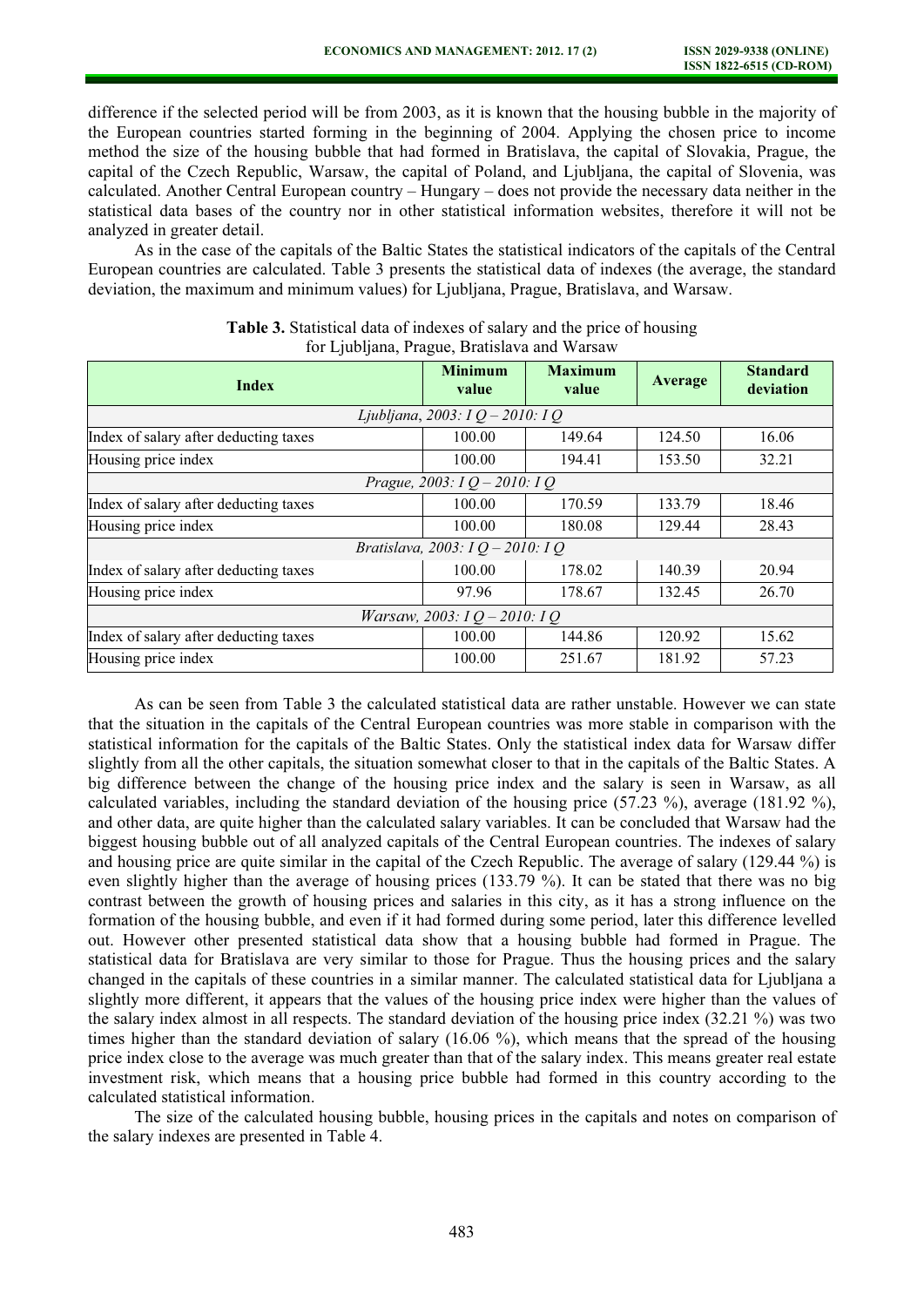#### Capital Size of the  $\begin{array}{c|c}\n\hline\n\text{blue} & \text{5he of the} \\
\text{bubble, } \% & \text{6he of the} \\
\hline\n\end{array}$ Ljubljana 30.81 This capital had the smallest housing bubble out of all the analyzed capitals. Slovenia also ranks first among the analyzed countries according to such factors as GDP per capita. This country was the first out of the analyzed countries to introduce the euro. And this means that it met the requirements according to the inflation indicator and other criteria. The biggest housing bubble had formed in Ljubljana in the middle of 2007. When the bubble burst in the  $2<sup>nd</sup>$  quarter of 2010, the prices reached the level of the  $3<sup>rd</sup>$  quarter of 2005. Prague 34.96 The growth of housing prices and salary was most similar between Prague and Bratislava. After restoration of independence in 1993 the Czech Republic and Slovakia retained close relationships with respect to state management and other aspects. It was calculated that the biggest housing bubble in Prague had formed during the  $3<sup>rd</sup>$  quarter of 2008. In the 2nd quarter of 2010 the housing prices reached the level of prices of the 2<sup>nd</sup> quarter of 2007. Bratislava 32.32 Slovakia was the second Central European state to introduce the euro. It is no wonder that the housing bubble in Bratislava was only slightly bigger than in Ljubljana. The biggest housing bubble had formed in the  $1<sup>st</sup>$  quarter of 2008. The salary continued to grow, and when the housing price bubble burst in the  $2<sup>nd</sup>$  quarter of 2010, the prices dropped to the level of the end of 2007. Warsaw 44.02 Out of all the capitals of the Central European countries the biggest housing bubble had formed in Warsaw. The highest value of the housing bubble was recorded in the  $1<sup>st</sup>$ quarter of 2007. The housing bubble, when the growth of the housing price was much more rapid than the growth of salary, was similar to the situation in Riga. However when the bubble burst, the situation was completely opposite. The prices lower insignificantly, it is likely that the housing market in this capital should shrink some more.

#### Table 4. Summaries of the housing bubbles in the capitals of the Central European countries

The research performed using the modified price to income method established that the growth of the housing prices had the biggest influence on the capitals of the Baltic States. The Baltic States are slightly behind the analyzed Central European countries with respect to such economic indicators as GDP, average salary, inflation, etc. However it is not the most important factor for formation of the biggest housing bubbles in the capitals of the Baltic States. It was influenced by the tendencies of changes of the said fundamental factors. With improving economic situation, growing income of residents, decreasing unemployment, growing construction prices and profitability of investment into real estate – all of this adds to the formation of the housing price bubble. Irrational factors, such as household expectations, speculations in the housing market, which contribute greatly to the rapid growth of the housing prices, were not analyzed in detail. In the case of some capitals of Central European countries (Bratislava and Prague) it was noticed that the growth of prices was similar due to close cooperation of these countries (import/export ties). It was established that the housing bubble was smallest in the countries which had introduced the euro.

#### **Conclusions**

- 1. In the course of the study it was established that capitals of the Baltic States witnessed the formation of the following housing bubbles: Vilnius  $-47.11$  percent, Riga  $-44.30$  percent and Tallinn – 52.28 percent. Central European capitals witnessed the following housing bubbles: Ljubljana – 30.81 percent, Prague – 34.96 percent, Warsaw – 44.02 percent.
- 2. It was found that in the biggest housing bubble was formed in Tallinn in the third quarter of 2006 (52.28 percent), while the smallest (30.81 percent of a house price) was found in the Slovenian capital Ljubljana in the middle of 2007. However, in the first quarter of 2007 the biggest housing bubble was in Warsaw (44.02) and it was the biggest of all Central European capitals.
- 3. The study revealed that the biggest collapse of the price bubble took place in the third quarter of 2009 in Riga and prices there fell to the value last seen in the first quarter of 2000. To summarize results of the research, it may be said that the Baltic States experienced the biggest impact of the growth in housing prices.
- 4. This was affected by trends in changes in fundamental factors, when in the context of improving economic situation, growing income of the population, falling unemployment, growing